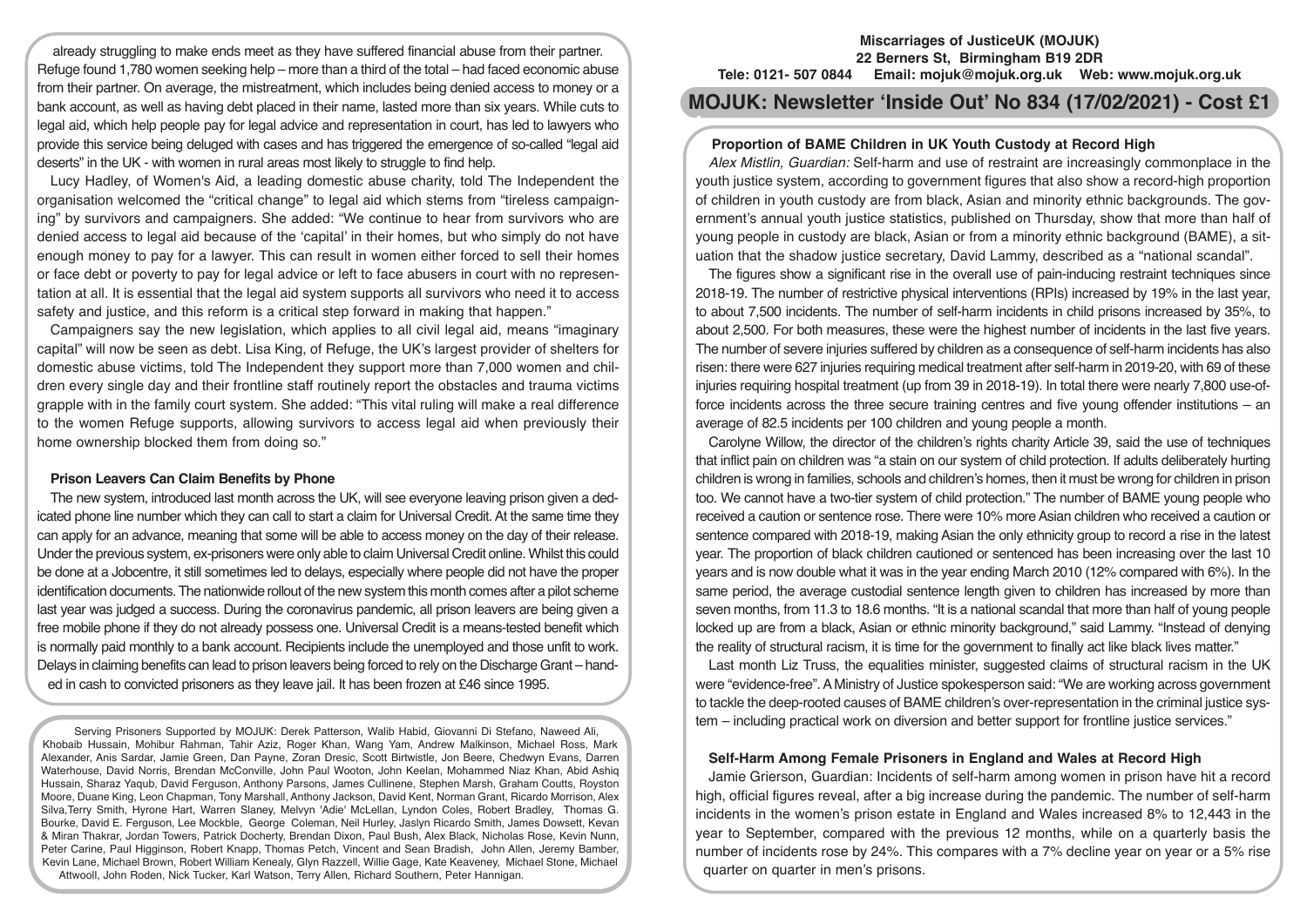The rate of incidents, which takes population size into account, was markedly different between men and women. There were 3,557 incidents for every 1,000 women prisoners in the 12-month period, compared with 595 for every 1,000 men in prison. There were 10 incidents for every self-harming female inmate, compared with 4.2 for every self-harming male prisoner. The rise coincides with a highly restrictive regime applied to prisons to mitigate the spread of Covid-19 in the estate, which experts including the then chief inspector of prisons have warned would have a devastating impact on prisoners' mental health.

Frances Crook, the chief executive of the Howard League for Penal Reform, said: "While men's prisons have found some measure of respite through lockdown measures, the increase in self-injury in women's prisons is stark and extremely concerning. The mental distress caused by isolation can affect people in many different ways, some of which may not be evident for months or years." Wera Hobhouse, the Liberal Democrat justice spokesperson, said: "Our prisons are in crisis. The amount of self-harm, especially in women's prisons, is shockingly high and rising. Far too many women are sent to prison on short sentences for non-violent offences. Most of them have experienced abuse, and many are mothers of dependent children." The figures showed there were 318 deaths in prison custody in the 12 months to December, an increase of 8% on the previous 12 months. Seventy-one prisoners died within 28 days of having a positive Covid-19 test or where there was a clinical assessment that the coronavirus contributed to the death. There were 67 apparent self-inflicted deaths in the same period, a decrease of 21% in the previous 12 months.

Lyn Brown MP, shadow minister for prisons and probation, said: "These statistics show this incompetent government is losing control of our prisons, which have become much more dangerous places over the last ten years. "We need far stronger action to drive dangers down to ensure our prisons enable rehabilitation and are healthy places for staff and prisoners alike." On Saturday, the Ministry of Justice was criticised for plans to create 500 new prison places for women as part of proposals designed to reduce numbers in the criminal justice system.

Deborah Coles, the director of the charity Inquest, said: "The continuing rise in self-harm in women's prisons comes at a time when the Ministry of Justice has announced 500 new prison places for women. Sadly, this will mean yet more unnecessary suffering and harm."

#### **Jabs start in English jails**

Prisoners in English jails have begun to be vaccinated against coronavirus. The first doses were given on January 29, according to Prisons Minister Lucy Frazer QC. The Government has said prisoners will receive the vaccine at the same time as the general public, and in the same priority groups, starting with the over-80s. However, more than 7.5 million Britons, including 80% of over-80s, had already received their initial dose before the first prisoners in England were vaccinated. Welsh and Scottish prisons began vaccinating in mid-January Speaking on the morning of January 29, Frazer told Times Radio: "We are starting our rollout of vaccinations in England in prisons today. We have already started that in Wales. And our plan is to vaccinate just in line with the community  $-$  so, those top priority groups." With a limited number of vaccine doses available, the Government's policy to prioritise who gets them first was drawn up by an expert panel, the Joint Committee on Vaccination and Immunisation. It resisted calls from prison staff, charities and some medical leaders to give prisons a higher priority due to their high-risk environment. The death toll of prisoners with coronavirus in English and Welsh prison has risen to 85, according to weekly figures published by the Ministry of Justice on January 29.

been partially replaced by the Investigatory Powers Act 2016. The court took into account the Supreme Court's comment that any application to judicially review the Tribunal's decision should raise a point of general significance. The historical nature of the challenge meant this test was not met.

Comment: This case may appear somewhat technical, but it concerns a very real problem. A 2014 report by the Rt Hon Sir Mark Waller, the former Intelligence Services Commissioner and Court of Appeal judge, reached a similar conclusion to the Divisional Court. His findings led to one of the agencies withdrawing a thematic property warrant, and raised questions about how national security could be protected. Privacy campaigners will understandably welcome this judgment. In truth, however, the potential scope of any s.5 warrant remains significant. The court refused to rule out the possibility that a warrant could lawfully allow all computers in Birmingham to be hacked. It explicitly endorsed the idea that all devices in an Internet Café could be captured, regardless of how many innocent individuals may be present (though questions of necessity and proportionality would inevitably arise). The case also points towards wider issues within public law. It is worth remembering that the judicial review could never have been brought if the Supreme Court had upheld the purported ouster clause in s.67(8) RIPA. Given the lingering possibility that the UK will seek to derogate or withdraw from the ECHR, either by replacing it with a so-called 'British Bill of Rights' or using some other mechanism, the Divisional Court's reliance on fundamental common law rights is especially significant.

[Investigatory Powers Tribunal IPT: The Tribunal is a judicial body which operates independently of government to provide a right of redress for anyone who believes they have been a victim of unlawful action by a public authority using covert investigative techniques. The Tribunal is also the appropriate forum to consider complaints about any conduct by or on behalf of the UK Intelligence Community, MI5, SIS and GCHQ, as well as claims alleging the infringement of human rights by those agencies. The Tribunal has a UK wide jurisdiction and there are no costs associated with making a complaint to the Tribunal.]

# **Legal Aid: Domestic Abuse Victims do Not Have To Sell Their Homes To Access Justice**

*Maya Oppenheim, Independent:* Domestic abuse victims blocked from getting legal aid will no longer be pushed into selling their homes in a bid to obtain justice and secure safety from their violent partners. The legal aid victory, which comes into force on Thursday, eradicates the cap on mortgage allowance previously used when determining the eligibility of an individual seeking legal aid. Campaigners, who celebrated the move, said unfair rules around legal aid force women who cannot afford legal representation to face their abusive former partners alone in court. The new legislation has been introduced in the wake of a High Court ruling in December 2020 which stopped a legal loophole that blocked a domestic abuse survivor who was a single mother from obtaining legal aid despite her only having £28 in her bank account.

Olive Craig, senior legal officer at Rights of Women, a leading women's legal rights charity, said: "We frequently speak to women experiencing domestic abuse. Some who have had to resort to food banks to feed their children, who have been denied access to legal aid by a system deliberately designed to make it harder for applicants to be granted legal aid. A system which ignores the lived realities of many women experiencing domestic abuse. You should not have to sell your home, and make yourself and your children homeless, to be eligible to access justice and safety. This vital legislation will help many more women access the legal support and protections they desperately need to live free from violence and abuse."

The legal aid changes will come as a relief to domestic abuse victims due to the fact most are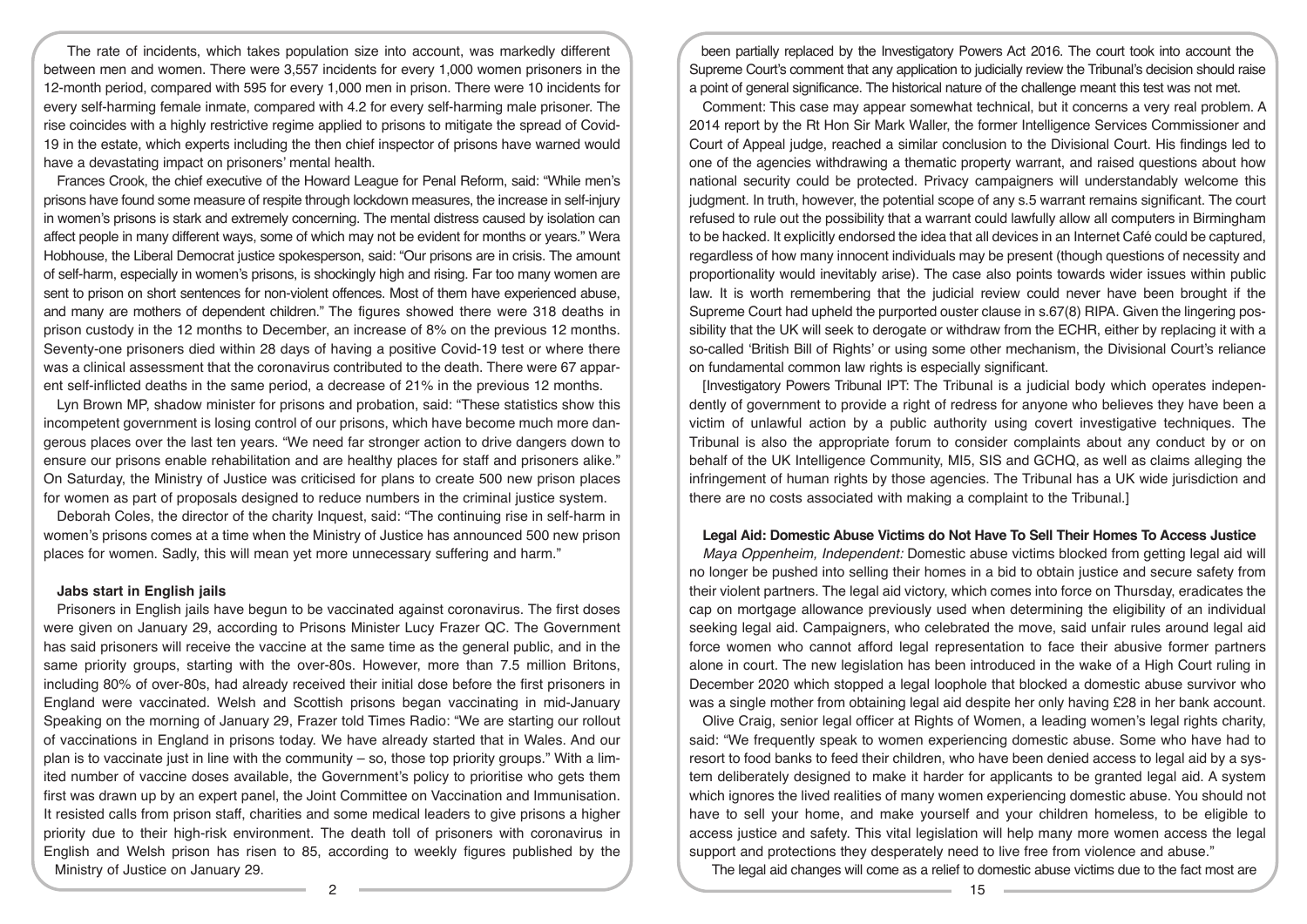by the Secretary of State under this section. (2) The Secretary of State may, on an application made by GCHQ, issue a warrant under this section authorising the taking, subject to subsection (3) below, of such action as is specified in the warrant in respect of any property so specified or in respect of wireless telegraphy so specified if the Secretary of State [my emphasis]. (a) thinks it necessary for the action to be taken for the purpose of assisting (iii) GCHQ in carrying out any function which falls within section  $3(J)(a)$  above; and (b) is satisfied that the taking of the action is proportionate to what the action seeks to achieve; (2A) The matters to be taken into account in considering whether the requirements of subsection (2)(a) and (b) are satisfied in the case of any warrant shall include whether what it is thought necessary to achieve by the conduct authorised by the warrant could reasonably be achieved by other means. It was recognised that CNE is a valuable tool in tackling national security threats such as terrorism and serious and organised crime.

Interpretation of Section 5: Unlike the Tribunal, the Divisional Court relied heavily on the eighteenth century warrant cases. It emphasised the common law's aversion to general warrants, which give significant discretion to the persons executing them (e.g. GCHQ). The case law indicated that there is a fundamental common law right not to have one's property searched without legal authority. The court also relied upon the common law principle of legality (as expressed in cases such as R v Secretary of State for the Home Department, ex parte Simms [2000] 2 A.C. 115). This states that, unless there are clear words to the contrary, courts should assume Parliament did not intend to override fundamental common law rights. In the view of the Divisional Court, section 5 lacked the unambiguous words required to overturn this presumption. The national security context did not change the court's assessment. Its role was to interpret the meaning of individual words read in the context of the enactment, rather than being moved by the Intelligence Agencies' opinion of the powers they regard as necessary.

Examples of Lawful s.5 Warrants: The court then considered how specific a warrant must be in order to comply with s.5. It drew a contrast with the wording of s.7, which authorises warrants on subjects outside the British Isles where the act/ person is "of a description so specified", and s.5, which permits 'such action as is specified in the warrant in respect of any property so specified'. [My emphasis.] It reasoned that the words 'description' and 'specified' do not mean the same thing, and the former is broader than the latter. Therefore, any s.5 warrant must be "sufficiently specific to indicate to individual officers at GCHQ […] whose property, or which property, can be interfered with, rather than leaving it to their discretion" [57]. Examples of lawful warrants include 'any device used by persons who are on the FCDO Syrian diplomatic list', or devices used at particular premises (including entire streets). A warrant could hypothetically permit the use of computer hacking across a geographical area, such as Birmingham, but whether such a warrant would be necessary and proportionate was a difficult matter which did not arise. Warrants needn't be limited to factual situations in existence when they are issued.

However, a warrant which referred to the property of anyone engaged in an activity (for example, "the mobile phone of any person conspiring to commit acts of terrorism") would be insufficiently specific. This is because it leaves significant discretion to the individual exercising the warrant. The court left open the question of whether a warrant which referred to anyone suspected of being a member of an organisation would be sufficiently specific, but a highly relevant factor would be whether a person's membership of the group was objectively ascertainable.

Application for Article 8 & 10 Claim Rejected: The Divisional Court refused permission to amend the claim to include a complaint that Articles 8 and 10 had been breached. The allegation had only been raised 4 years after the alleged unlawfulness. As a result, the relevant aspect of the scheme had

# **Amnesty International Calls on UK to Free Prisoners Held on Abolished IPP Sentences**

*"These continued detentions are arbitrary and those detained under them should be released unless it can be proved they remain a danger. The fact that this sentence regime has been repealed is clearly an acknowledgement that the IPP sentencing regime was unfair and unjust. International human rights law demands/requires that those detained under an IPP sentence benefit from this repeal."*

Inside Time: Amnesty International has said the Imprisonment for Public Protection (IPP) sentence is "unfair and unjust", and claimed people being held on it are subject to "arbitrary detention". It said they should be released unless they were proved to be dangerous. The intervention by Amnesty, which has previously declined to express a view, will come as a boost to families campaigning against the IPP. The sentences were abolished in 2012 but remain in force for people already on them. Of more than 8,000 people handed them between 2005 and 2012 in England and Wales, around 3,400 are still in custody. The Ministry of Justice expects the number of IPP prisoners to stay at 3,400 for the next five years, because the number being recalled will match the number being released. 65 people serving the sentences have taken their own lives in custody. One man has served 15 years for making threats to kill, having been given an IPP sentence with a minimum term of four-and-a-half months.

#### **Can the Police Hold Data About a Person Allegedly Vulnerable to Radicalisation?**

If concerns are raised that a person might be vulnerable to radicalisation, how long can a police force hold data about that person? This was the question facing the High Court in the case of R (II) v Commissioner of Police for the Metropolis [2020] EWHC 2528 (Admin), which held that the police's continued retention of data a sixteen year old was contrary to the Data Protection Act 2018 and article 8. In finding this, the court held that a force's retention of data must be proportionate, what is proportionate in any given situation is fact-specific and that when the police cease to be able to identify a policing purpose for continued retention of personal data, it should be deleted. In December 2015, the Claimant was eleven years old and receiving online tuition. His tutor raised concerns that he might be vulnerable to radicalisation. In particular, it was alleged that the Claimant had: Talked about America being evil; Was obsessed with killing the Prime Minister; Stated that he enjoyed watching Game of Thrones because of the beheadings; Changed his email address to include the phrase "@ISbeards." The Claimant's tutor made a referral to the Government via the "Prevent" strategy. The police were informed and opened a case file on the Claimant. Officers attended his home address and spoke with his mother. No further concerns about the Claimant were identified and the case was closed in June 2016. However, the Commissioner decided to retain the Claimant's data on ten databases, which could be accessed by police officers, counter terrorism officers, local authorities and the Home Office - what would fall within "making available" for the purposes of the Data Protection Act 2018, which adopts the meaning of processing in the GDPR art 4(2).

The Claimant, aged sixteen, brought a claim challenging the legality of the Commissioner's decision to retain the data about him. His claim was threefold: First, that the decision to retain the data was contrary to art 8 of the European Convention of Human Rights; Second, that the decision to retain the data was in breach of three principles contained in the Data Protection Act 2018; Third, that the decision to retain the data breached the public sector equality duty at section 149 of the Equality Act 2010.

The Commissioner's decision to retain the data made reference to the College of Policing's Authorised Professional Practice (APP) on the "Management of Police Information: Retention, review and disposal" (since updated) This guidance provided that Group 4 data (i.e. here, intelligence) was to be retained for a minimum of six years, provided there had not been earlier deletion following a triggered review. The Commissioner contended that it was necessary and proportion-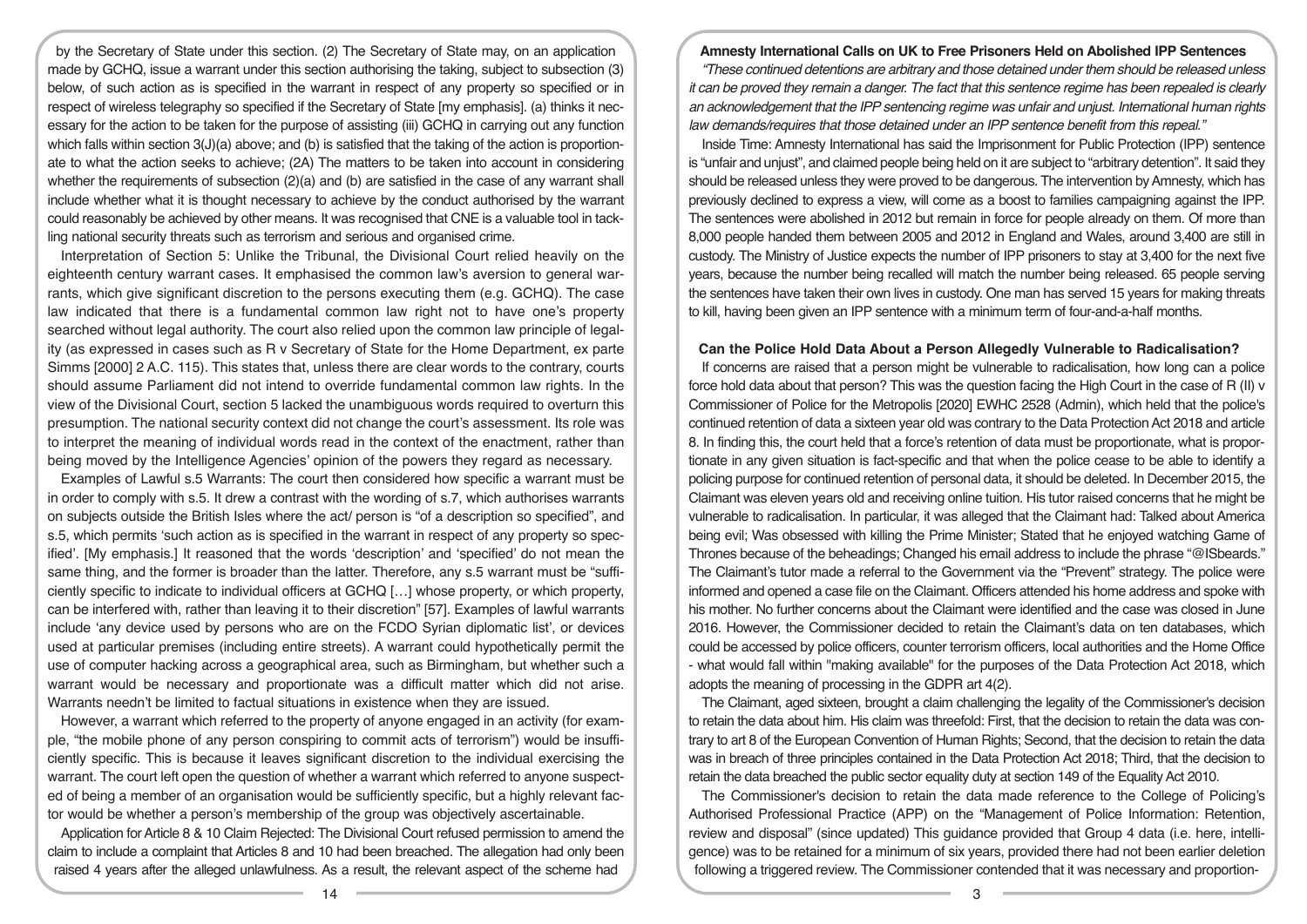ate for her to retain the data citing, in particular, the fact that radicalisation was a process that occurred over time and the authorities might need to be able to identify patterns of behaviour.

The Court rejected this. It found that the police's decision to retain the data constituted an interference with art 8(1). Whilst retention of the data had a legitimate aim, namely the prevention of radicalisation and terrorism, the continued retention of the Claimant's personal data was disproportionate and unjustified in that: Some (but not all) aspects of the intelligence were proved to be untrue and the case was closed on its merits, the Commissioner having determined that there was no cause for concern that the Claimant was being radicalised; In the four years and ten months since the tutor had made her referral, there had been no further concern that the Claimant was being radicalised; If retention of the data was no longer required for any policing purpose, then the information fell to be deleted on either a triggered or rolling review.

Turning to the APP, the Court observed that the length of proportionate retention was a factspecific question. In the present case, no policing purpose for the continued retention had been demonstrated and, therefore, the data fell to be deleted [76]. Furthermore, the court indicated that the potential consequences of continued retention of the Claimant's personal data were severe. Whilst its disclosure was unlikely, it was not outside the realms of possibility and the police could not guarantee that the data would never be disclosed to third parties. As long as the data was retained, the Claimant would continue to fear that disclosure of data could wrongly suggest to the universities to which he was applying that he was, or might be, a supporter of terrorism. In those circumstances, the court found the period of retention to be disproportionate in all the circumstances of the case, even where it was less than the six years stated by the APP.

On the Data Protection Act 2018, the Court noted its being common ground that the outcome of the art 8 proportionality assessment should provide the answer as to whether continued retention of the data was "necessary" within the meaning of s35(2)(b) and s39(1) of the DPA 2018 [85]. Section 35(2)(b), addressing the first data protection principle that processing be lawful and fair, required that the processing of data be necessary for a law enforcement purpose (defined at section 31 as being the prevention, investigation, detection or prosecution of criminal offences or the execution of criminal penalties, including the safeguarding against and the prevention of threats to public security). Section 39(1) stated the fifth data protection principle that data be kept for no longer than necessary. On the Court having already found that retention was disproportionate for the purposes of art 8, it went on to hold it was also not "necessary" for the stated law enforcement purposes and so was a breach of the first and fifth data protection principles. It made no finding on whether it was also a breach of of the third data protection principle, at DPA s37, that processing be adequate, relevant and not excessive.

Notably, the Court observed that that some of the data was sensitive or, to use the words of the DPA, special category data, in that it revealed the Claimant's religion and, purportedly, his political opinions. Noting the latter, the Court held that inaccurately recorded data would not preclude it from being special category data and that police forces should be mindful that any data recording a person's perceived political opinions, even if ultimately inaccurate, should be considered special category data handled accordingly. The last segment of the judgment briefly addressed whether the police had breached the public sector equality duty. The Court paid short shrift to this, finding there to be no merit in that ground [92]. The Court held that the Commissioner did have due regard to the Claimant's needs as a child and that the very reason the Commissioner decided to retain the data was with a view to safeguarding him from radicalisation.

77. When considering whether to set a time limit for a reconsideration each case must turn upon its facts which include the circumstances of the Claimant and the resources of the Board. In Grinham the Claimant, who had cancer, was due for release in five months in any event. In Khan the age of the matter was a concern. And in both Khan and Davies the length of time the Claimant had spent in prison after expiry of the minimum terms was a pressing consideration. The Claimant is in a different position in that his tariff expires on 5th October 2022. There is also the effect of the pandemic to be considered (which may impact upon the availability of staff at prison and Board members). Also, what is suggested is broadly in line with what the Board is managing without the need for an order. Given these factors, I am not persuaded that it is appropriate to set a timescale, although I will order that the hearing should be expedited to ensure that it does not fall to the back of the queue.

#### **General Warrants to Hack Computers Unlawful: Privacy International v IPT**

Conor Monighan, UK Human Rights Blog: In Privacy International v Investigatory Powers Tribunal, the Divisional Court held that s.5 Intelligence Services Act 1994 does not permit the government to issue general warrants to engage in computer network exploitation ("CNE") – more commonly known as computer hacking. The court also offered valuable guidance on warrants and what is required to make them lawful.

There were three issues: 1. Does s.5 Intelligence Services Act 1994 ("the 1994 Act") permit the Secretary of State to issue 'thematic' or 'general' warrants to hack computers? General warrants are those which purportedly authorise acts in respect of an entire class of people or an entire class of acts (e.g. 'all mobile phones in London'). 2. Should the court allow the claim to be amended to include a complaint that, prior to February 2015, the s.5 regime did not comply with Articles 8 and 10 of the European Convention on Human Rights? 3. If permission is given to amend the claim, should the new ground succeed?

History Investigatory Powers Tribunal: This case arose from a challenge brought by Privacy International in the Investigatory Powers Tribunal (a body which hears complaints about state surveillance). The Tribunal was asked, among other matters, to decide on the lawfulness of computer hacking under the 1994 Act. As readers may be aware, the Tribunal ruled that it is lawful to issue general warrants to hack computers. It stated: Eighteenth century abhorrence of general warrants issued without express statutory sanction is not in our judgment a useful or permissible aid to construction of an express statutory power given to a Service [37]. It is not in our judgment necessary for a Secretary of State to exercise judgment in relation to a warrant for it to be limited to a named or identified individual or list of individuals. The property should be so defined, whether by reference to persons or a group or category of persons, that the extent of the reasonably foreseeable interference caused by the authorisation of CNE in relation to the actions and property specified in the warrant can be addressed [38].

Ouster Clause? Privacy International sought to judicially review the Tribunal's decision. However, it faced an argument that the High Court had no jurisdiction over the matter. This was because s.67(8) Regulation of Investigatory Powers Act 2000 ("RIPA") provided: Except to such extent as the Secretary of State may by order otherwise provide, determinations, awards, orders and other decisions of the Tribunal (including decisions as to whether they have jurisdiction) shall not be subject to appeal or be liable to be questioned in any court. A 4-3 majority in the Supreme Court ruled in 2019 that s.67(8) did not 'oust' (exclude) the High Court's jurisdiction. This meant Privacy International's judicial review could proceed.

*The Principles:* The key parts of s.5 of the 1994 Act are as follows: (1) No entry on or interference with property or with wireless telegraphy shall be unlawful if it is authorised by a warrant issued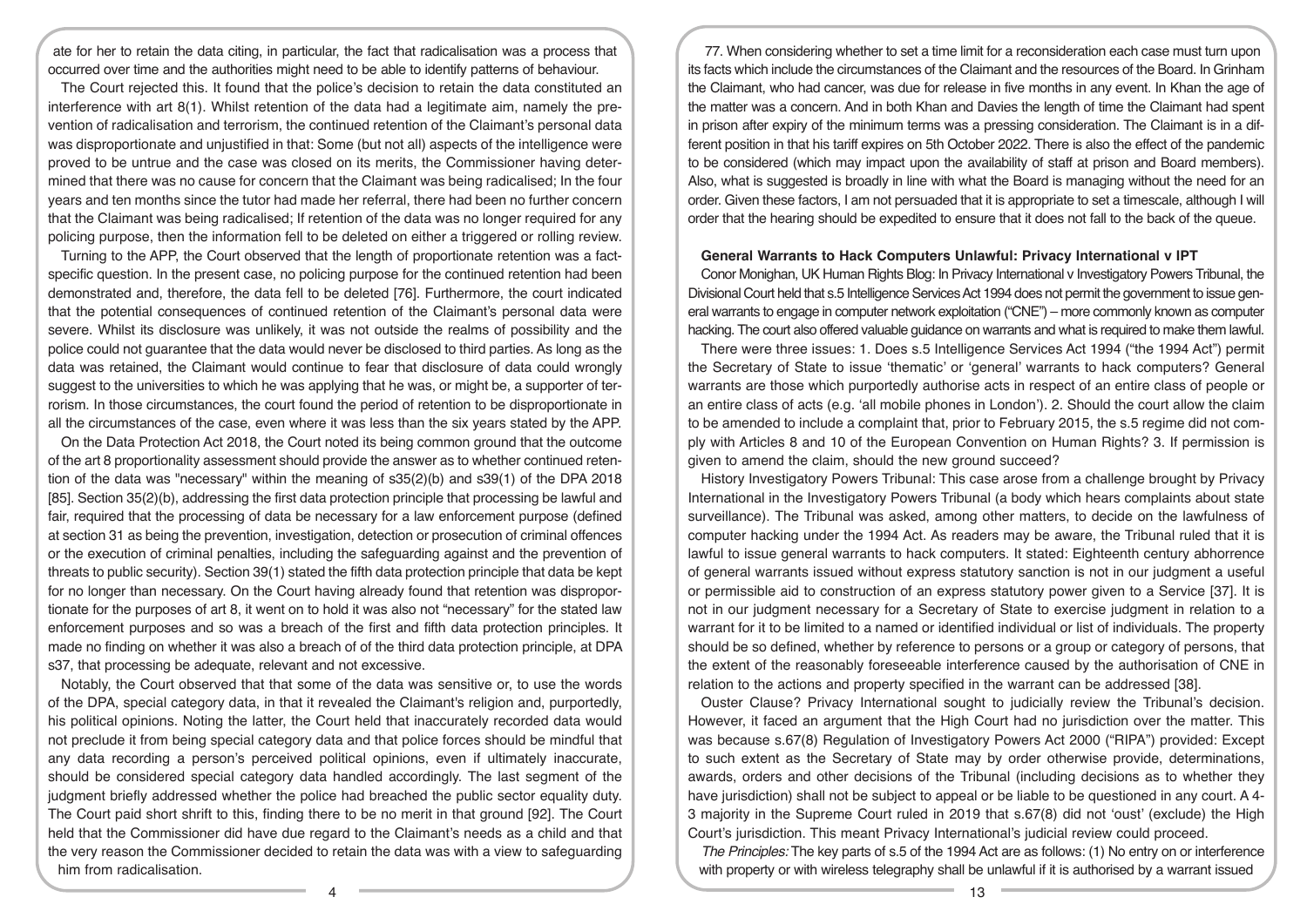resentative that the Law Society and Bar Council consider the issue and provide professional guidance on the issue. In any event, and in the interim, it is very important that any representative (legally qualified or otherwise) communicates to the Board that they do not feel properly able to view the full statement, so the consideration can be given as to how the matter can fairly proceed. I do not know whether that happened in the present case or not. Certainly, the Panel should have been aware of the lack of the required undertaking. Given that the full statement was not considered by either the Claimant or his representative, there cannot have been a decision to continue on without oral evidence taken with the benefit of a full appreciation of extent to which it flatly contradicted the Claimant's assessment in his oral evidence. I accept Mr Wither's submission that the Claimant would have had to have had a great deal of foresight to know that the content of the statement could affect the panel's assessment of risk as it subsequently did.

70. Also the Court is entitled, subject to the facts in a particular case, to take a more benign view of the failure to object to the proposed procedure of the Parole Board, given the overriding duty of the Board to ensure that there is a fair procedure where the Claimant has not had sight of all relevant material. The decision to object requires consideration and balancing of a number of competing factors and, as I have already stated, the Claimant cannot easily weigh up the potential impact of a statement which he has not seen. In my judgment there is a more substantial entitlement than there may be in other circumstances, to rely upon the good judgment and experience of the Board, that the procedure it proposes can fairly deal with the issues in a particular case. This view is in line with the approach taken by Hickinbottom J (as he then was) in R (Rowe) v Parole Board [2012] EWHC 1272 (Admin), and also other cases such as R (Headley) v Parole Board [2009] EWHC 663 (Admin), R (Wezka) v Parole Board [2012] EWHC 827 (Admin), R (West) v Parole Board [2003] 1 WLR 705 and R (Grinham) v the Parole Board [2020] EWHC 2140 (Admin).

71. It is necessary to be cautious when considering the issue of what may have happened had a fair procedure been adopted. The Board was greatly influenced by the variance between B's statement and the oral evidence of the Claimant. The Claimant may have been able to explain or shed light on that variance and/or satisfy the Board that he could respect his children's need for independence and not contact them. I am satisfied that the Claimant has cleared the relatively low threshold that the outcome might have been different.

72. By reason of the matters set out above I accept that there was procedural unfairness and that the outcome might have been different, so ground two succeeds and the decision must be quashed.

73. Upon my indication after submissions upon ground two that it was successful, Mr Withers withdrew grounds one and three and it is not necessary for me to deal with them. It would not be appropriate for me to go on to try and give general guidance on issues that may have arisen from their detailed consideration.

Remedy: 74. The Claimant is entitled to a declaration that the decision of the Defendant was marred by procedural unfairness and an order quashing the Defendant's decision dated 25 March 2020, requiring the Defendant to remit the Claimant's case before a fresh panel for an oral hearing.

75. Mr Withers submitted that the order should require that the case be remitted for consideration with expedition and a timescale set of three months. He submitted that there is precedent to do so as demonstrated by the following authorities: R (Davies) v Parole Board [2015] 4276 (Admin); R (Khan) v Parole Board [2015] EWHC 2528 (Admin) and R (Grinham) v Parole Board [2020] EWHC 2140.

76. Mr Vanderman submitted that it would be wrong to order reconsideration within a set period. He stated that at present matters were currently being listed three months ahead.

Note: This case serves as a reminder that police forces cannot and should not assume that they are always permitted to retain data for six years, or that they can follow minimum retention provisions in data protection policies without applying individual judgment and considering proportionality. In this instance, where a case against a young person had been closed and retention of the data was unlikely to advance any ongoing policing purpose, the data had to be deleted. The facts here were fairly stark, concerning data on a boy when at a particularly young age, where no crime had been committed and no ongoing issues had arisen. His data had been retained for around 3 years and 4 months and this was held to be a disproportionate interference with his art 8 rights. Whilst this judgment states important general principles, how they apply to each individual situation and what will be proportionate will, of course, differ.

#### **No Statutory Duty to Impose 30 Year Minimum Term Sentences on Secondary Parties**

Since the enactment of the Criminal Justice Act 2003, there has been a misconception on the imposition of 30-year minimum Term sentences imposed by the Judiciary in murder cases specifically in secondary participant (joint enterprise) cases where a firearm has been used. There is a distinction between those who "pull the trigger" and those who play a peripheral part in any joint enterprise cases. Schedule 29 of the Criminal Justice Act 2003 does not - as many of the Judiciary believe - impose any statutory obligation on a Trial Judge to impose the Minimum Sentences within the said Schedule.

The Criminal Justice Act 2003 S 269(5) is pivotal in that it states that when considering the seriousness of a murder case, the Court: "must have regard" to the general principles set out in Schedule 21. It must be accentuated that these: " general principles" and "starting points" are not mandatory. The Court is duty-bound by legislation to have "regard to" them only and nothing more. Some guidance to the Bench on the application of S.26Q of the Criminal Justice Act 2003 is contained within the Practise Direction (Mandatory Life Sentences) published on 18 May 2004. This Practise Direction amended the relevant provisions of what were previous guidelines, namely the Practise Direction (Criminal Consolidated) [2002] 2.Cr App R 533 para.49.1 onwards. Prior to S.269 of the Criminal Justice Act 2003 and Schedule 21 being enacted the Minimum Term within the guidelines for a direct murder was 15/16 years after which aggravating and/or mitigating features were considered.

The Criminal Justice Act 2003 does not impose any Statutory duty to impose 30-year Minimum Term sentences as set out in Schedule 21, and for many years the Courts have - yet again - taken a wrong turn in its failure to apply the legislation. The Criminal Justice Act, 2003 per se, is a penal statute and settled practise requires all penal statutes to be strictly applied and with any doubt to the benefit of the defendant. Having ''regard to" those terms is a far cry from being bound to the said terms. Many cases on secondary participation or "joint enterprise" (which is per se under scrutiny) have 30-year Minimum Terms imposed because the Judiciary believe that there is a Statutory Duty under Schedule 21.

Where specifically a person is convicted as a secondary participant and not the "one who pulled the trigger" and/or the secondary participant only plays a peripheral role then the Sentencing Judge is duty-bound only to "have regard'' to Schedule 21 and the starting points but is not obligated. Where the Trial Judge has imposed a sentence of 30 years as a matter of course - as is often the case [see R -v- Osborne and R -v- Labastide and many more] then the said sentence is subject to being impugned. Any person that has been subject to the imposition of the Minimum Term of 30 years under the specific circumstances stated should contact their lawyers with a view to considering the appropriate course of action.

Giovanni Di Stefano, A9460CW,HMP Highpoint, Stradishall, Newmarket, CB8 9YG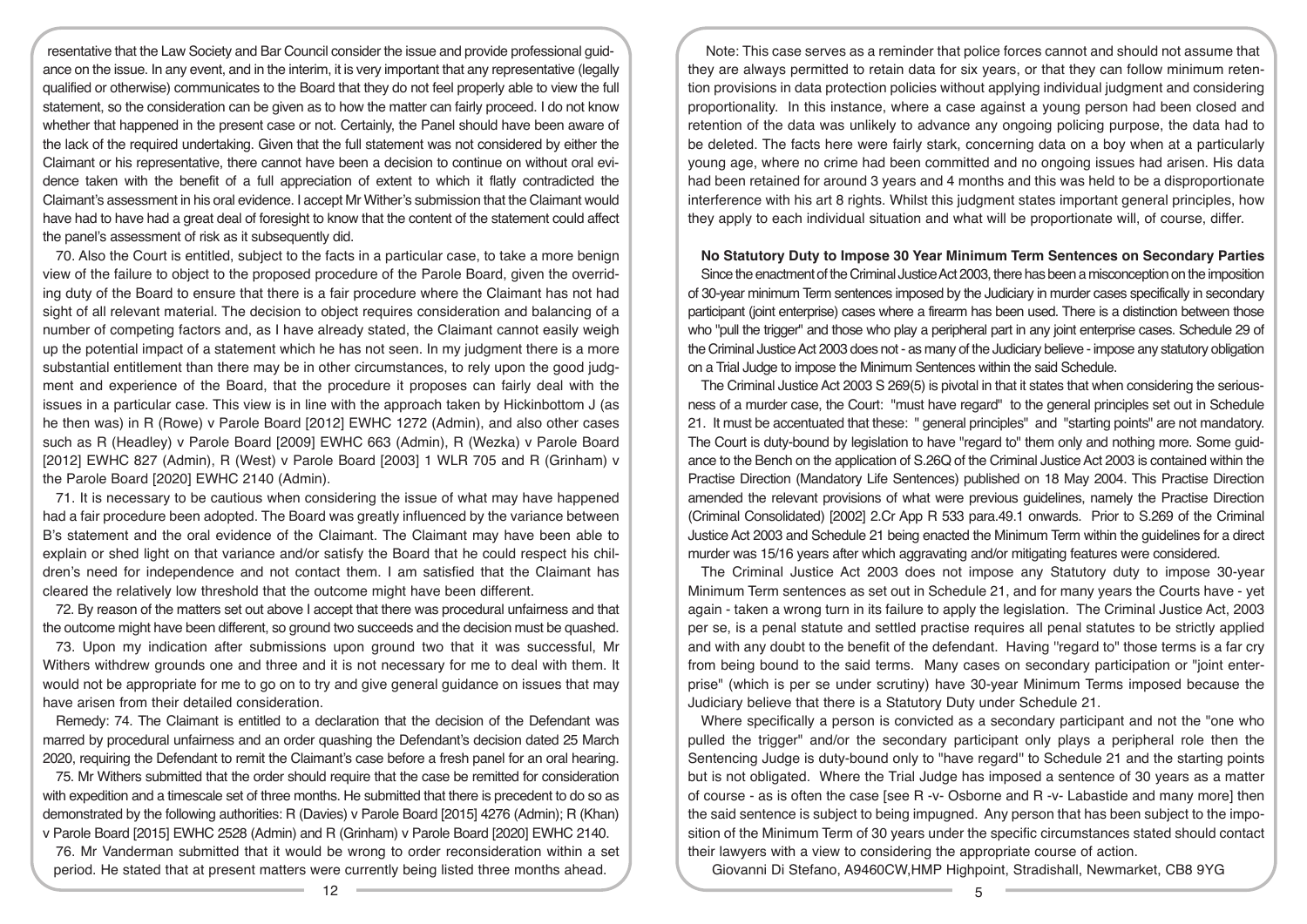# **£70 million to Keep Prison Leavers Off the Streets and Cut Crime**

Ministry of Justice : Closer supervision of highest risk prison leavers for longer. Homeless offenders to be housed temporarily to prevent reoffending. Homeless prison leavers will be temporarily housed in basic hostels to reduce the risk of them reoffending, backed by £70 million of new investment. With offenders around 50 per cent more likely to break the law again if released without somewhere to stay, this is the latest part of the Government's work to tackle the root causes of crime. It follows last week's £148 million investment to combat illegal drug supply and treat addictions, taking the total funding to £220 million.

More than £20 million will be invested in supporting prison leavers at risk of homelessness into temporary basic accommodation for up to 12 weeks, giving them the foundation for a crime-free life. Launching in five of the 12 National Probation Service regions, it will support around 3,000 offenders in its first year. While there, offenders will get help to find a permanent home so there is less reason for them to turn back to crime. Getting prison leavers into stable accommodation provides the platform they need to find work and access treatment for addictions and mental health problems which are also proven to help reduce the risk of reoffending. Tackling all three together in this way could prevent thousands of people becoming victims each year and save some of the £18 billion annual cost of repeat crimes. At least £23 million of funding will go towards the Government's plans to build 200 new spaces in Approved Premises (APs), formerly known as bail hostels, which allow probation staff to closely monitor and support the highest-risk offenders in the community. It will also fund new training for staff, increased security, and vital repairs and maintenance. The expansion will see an extra 1,700 prison leavers receive closer supervision each year, boosting public safety.

Prisons and Probation Minister Lucy Frazer QC MP said: Releasing prisoners without addressing why they ended up there in the first place, only leads them to reoffend and cause more harm. By tackling homelessness, we are cutting crime, reducing drug and alcohol misuse and making our streets safer. This low-cost solution has the potential to save billions for the taxpayer and prevent thousands of people becoming victims. Last week, the Government announced the largest increase in drug treatment funding in fifteen years as part of a £148 million investment to cut crime and protect people from the scourge of illegal drugs. It includes:

An extra £80 million invested across England to increase the number of substance misuse treatment places for prison leavers and those diverted into tough and effective community sentences. £40 million of new money to tackle drugs supply - doubling the funding available for law enforcement to take down county lines gangs and drug kingpins. £28 million invested into piloting Project ADDER – a new intensive approach to tackling drug misuse, which combines targeted and tougher policing with enhanced treatment and recovery services. It will begin in five areas with some of the highest rates of drug misuse: Blackpool, Hastings, Middlesbrough, Norwich and Swansea Bay.

A further £6 million will be spent in the coming year improving the work done across Government to reduce reoffending. Dedicated staff will be appointed in an initial eleven prisons to act as brokers for prisoners so that they can get quicker access to accommodation, healthcare and employment support services as they are released. The £20 million Prison Leavers Project is also underway bringing together charities, public and private partners to find and test new ways to prepare offenders for life on the outside and ensure they don't fall back into criminal lifestyles. Local organisations will be able to bid for grants to join-up their existing services and a £1 million competition is being launched to encourage start-ups to create new technology-based support services. Taken together, this £220 million investment represents a gear shift in the Government's approach to tackling crime, helping to build back safer from the pandemic.

would have been disclosed to him and he could then have made representations as to its content. Whether or not that might have been sufficient to amount to a fair procedure is academic because it quickly became apparent that route was not open to the Board.

63. Once it was appreciated that the Panel would get no further information through the route of a psychologist report, it is my view that it was an obvious and necessary step to allow the Claimant to give further oral evidence on the issues raised by the statement and, as a result, to provide an opportunity to directly address the Panel's obvious concerns. The duty was on the Board, given the Claimant had not seen the full statement, to ensure that there was a fair opportunity to respond to the issues raised. The Board needed to take a view as to his credibility and/or ability to understand the damage that he had caused to his children and how they felt about him and to do so they needed to hear, and then evaluate, what he had to say.

64. Simply proceeding to determine the matter on the papers was not in my view sufficient to give the Claimant a fair opportunity to deal with issues which were causing concern to the Panel (and about which he had no detailed knowledge), including, but a) b) c) d) e) not limited to: the Claimant's understanding of the trauma which his children had experienced and its effects (given the sharp variance between the picture painted by the Claimant and that set out by B) hiswishtoresumecontactwithKandB his ability to respect K and B's independence and need for distance (which requires him to appreciate the damages caused by the trauma which they had experienced) whether he has tried in the past, or may seek, in the future, to manipulate his son and daughter whether he appreciates that further serious psychological harm could be caused if he attempted to contact/contacted his son.

65. The variance between the Claimant's oral evidence and B's statement underpinned the Board's conclusion. It was stated that (given what B had said) the Claimant was "distanced from reality" and either did not understand the impact the murder had on his children or chose to misinterpret or manipulate the true position to the Board. As a result of not understanding, or deliberately underplaying, the impact that the death of their mother at his hands had upon K and B, and the damage it had caused, and continued to cause, the Panel was concerned that he would not respect his children's need for independence, i.e. to contact them or attempt to contact them and that as a result there was a serious risk of psychological harm. So, the issue of how the Claimant could have arrived at the view that essentially all was well with his son (if he ever did) was a central consideration which the panel decided, in effect, "against" the Claimant without giving him a proper opportunity to deal with the issue.

66. Looking at the process as a whole, I find that the procedure adopted by the Defendant in the present case is unfair and involved significant injustice to the Claimant.

67. I was initially troubled by the effect of the direction that B's full statement should be released to his solicitor and the fact that no objection had been raised to the procedure. This gives rise to the question as to whether the Claimant had waived the defect in procedure.

68. After having heard submissions, I am satisfied that it would be wrong to decide that, on the facts of this case as presented to me, the Claimant should be found to have waived his right to subsequently challenge the unfair procedure.

69. The Claimant's solicitor refused to view the full statement for the reason which she set out in her e-mail. I cannot properly determine in this hearing whether she was right, or duty bound, to do so or not. I was informed by Mr Withers and Mr Vanderman that this approach has been taken on other occasions, although they differed in their experience as to how commonly the stance was taken. In my view it is important, given that Rule 17 expressly provides for release to legal rep-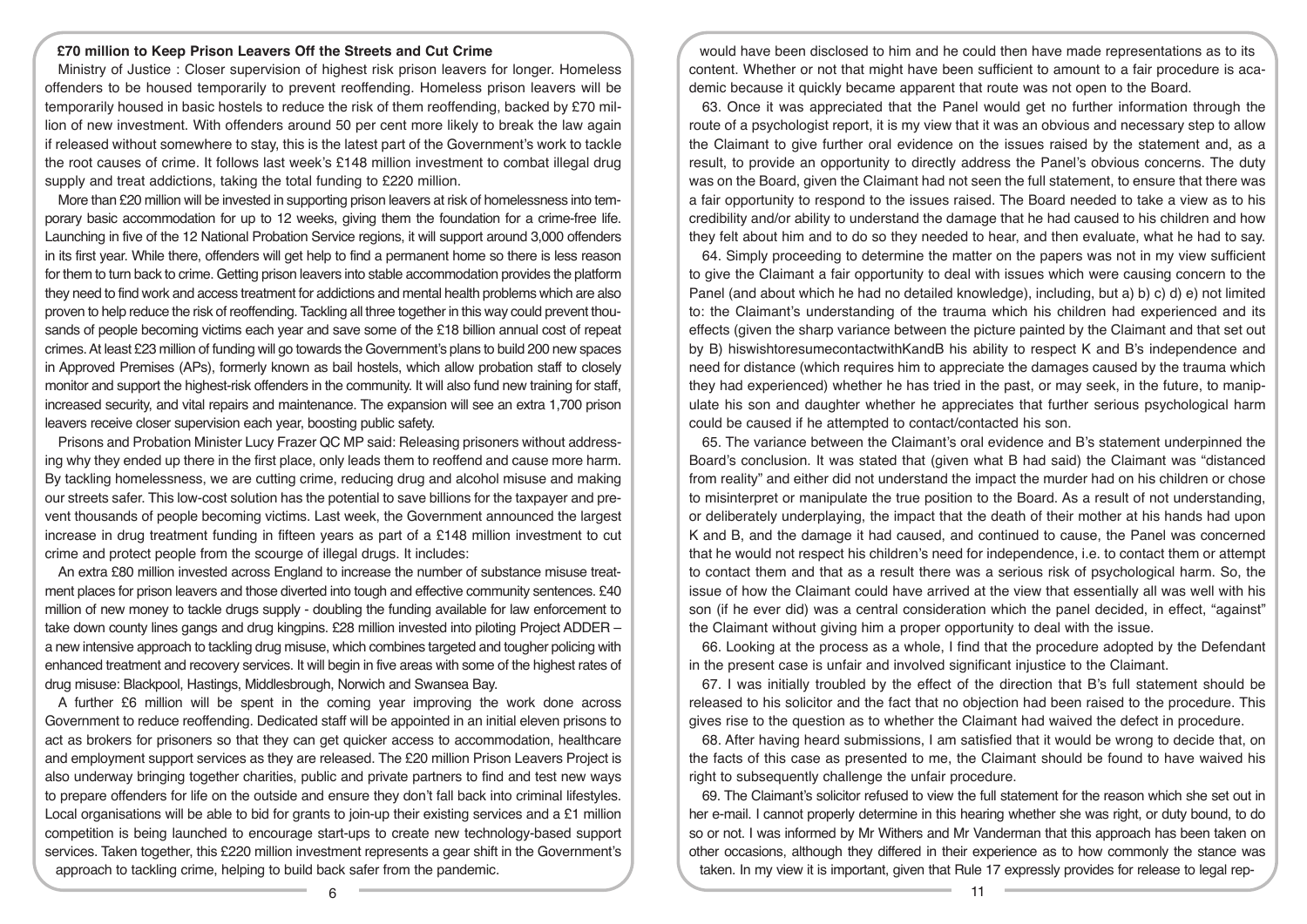3. The second challenge concerns the Defendant's final assessment of the Claimant's risk made on 25 March 2020, whereby it found that he posed a high risk of serious psychological harm to his adult children and refused to recommend his transfer to open conditions to the Interested Party.

4. The Defendant responded to the claim and stated that whilst it was not actively defending these two decisions it sought guidance from this Court on a range of issues. The Interested Party has not substantially participated in this claim.

5. Permission to challenge the decisions on three grounds (with an extension of time to purse the first ground; a challenge to the decision of 18th December) was granted by His Honour Judge Lambert on 16 October 2020.

Facts: 6. On 7th November 2006 the Claimant was sentenced to a mandatory life sentence with a tariff of 17 years (less 1 year and 33 days on remand) for the murder of his wife. His tariff expires on 5th October 2022, when he will eligible for release by the Parole Board. He is currently located at HMP Erlestoke as a category C prisoner.

Analysis: 56. In his oral evidence to the Board, the Claimant explained how his son was happy with life, happy to talk to him, had always been "very laid back" and had probably not been in contact recently because he was at the age where he had other interests. The Claimant stated that in his view he did not think him being in the community was "a big deal" for his son. Neither the offender supervisor nor the offender manager gave evidence to the contrary.

57. Without descending into any detail as to the content of B's statement, and as is plain from the comments of the Board in its direction as to a psychologist's report and its final decision, its content was at direct variance to his father's evidence. B powerfully describes being anything but laid back about what had happened to his mother and the severe impact which the very traumatic experience had upon him. The divergence understandably concerned the Board well before the final decision was reached.

58. In addressing the question whether, in any case, the procedure has been such as to breach a prisoner's rights under the common law by compromising his ability effectively to test or challenge evidence which bears upon the legality of his continued detention, it is necessary to look at the proceedings as a whole. Where a decision has been taken by the Board using a procedure which involves significant injustice to the prisoner, then this Court will quash that decision, if the Board might not have arrived at the same decision had a fair procedure been followed.

59. Where a Rule 17 direction has been made a fair procedure requires the panel Chair or full panel, to carefully consider directions with regard to the material, in particular steps to mitigate the effects of any non-disclosure. Such considerations are necessarily case and fact specific. What was adequate and fair in one case may not be in another.

60. Here the Chair had to consider the effect of the disclosure of only the gist of B's statement, in circumstances where the full statement presented such a very different picture to that previously given by the Claimant, such as to give rise to the expressed concerns underpinning the direction for a psychologist's report.

61. It was necessary to consider if the effect of the inability to address its full content could and should be mitigated in any way beyond the provision of its gist.

62. The first step which the Board took was to seek to obtain a psychologist report into the issues of concern which arose solely by virtue of B and K's statements. The Claimant was likely to have had direct input into the compilation of such report; probably having been questioned about his views of the trauma to his children and its effects, but in any event it

# **Taking Liberties: A Simple Guide to 'Deprivation of Liberty' (DOL)**

*Jack Harrison, Transparency Project:* This article is about Deprivation of Liberty involving children. To understand Deprivation of Liberty, I am afraid we have to start elsewhere completely, Secure Accommodation. Secure accommodation is a special kind of placement for children who are in care, who have a history of running away from their placement, are likely to do it again, and will be seriously harmed if they do. It's also available for children who, if they are not kept in secure accommodation, might hurt themselves or other people. These places are often occupied by the most troubled and vulnerable of the children that the care system is tasked with keeping safe. In 2020, there were 252 places available for children who require secure accommodation. The number of available places fell from the year before, when there were 259 places. The Department for Education says that, in 2020, 184 of those places were filled by children who were placed there by order of the family court. For a long time there have not been enough secure accommodation places for children who need them. Demand far outstrips supply and any family lawyer who has ever had to advise a local authority will have had the experience of being told that there simply is not a bed available for the child.

Now we can talk about 'Deprivation of Liberty'. I am going to refer to this as DOL. Can we pause there? I am not calling it DOLS; DOLS means something else about a case called Bournewood and an amendment to the Mental Capacity Act 2005. DOLS happened to ensure that people in care homes and the like weren't being detained indefinitely. So calling Deprivation of Liberty in this sense 'DOLS' is confusing for everybody. Stop it, guys. Why does all this matter? The answer lies in our old friend Human Rights, specifically Article 5 of the European Convention: Everybody has a right to liberty and security of person. Nobody can be deprived of that liberty except if the law allows it in some way. There are many ways that a child can be deprived of their liberty in a way that the law allows however. They include: Secure Accommodation; under the Mental Health Act if a child is under 16 and suffering from a mental disorder; the Mental Capacity Act if a child is over 16 and lacking capacity; a criminal court sentencing a child to be detained; and a couple of other ways. But outside of that, it's unlawful and a violation of the rights of the child.

So if there are not enough secure accommodation places to meet the demand, that means there are a number of children who need detaining for their own safety but there is no legal way of doing it. The Supreme Court has said in 2019 that a parent cannot authorise these sorts of restrictions by exercising their Parental Responsibility. These interventions are so serious, that they must be approved by a Court in some form.

*Step up, the High Court*. The High Court is really important. Like Ferrero Rocher important. The main reason that the High Court is important is because it has what my friend Suespicious Minds likes to call magic sparkle powers – that is the ability to step in and provide protection for somebody in need where the law doesn't cater for them. Nowadays it is a safety net, and used to make sure that nobody slips through the net. And the lack of secure accommodation is a flipping great hole in the net. This is known as the Inherent Jurisdiction – the power the Court implicitly has arising from the duty of the Crown to protect the vulnerable.

Where a child needs to be deprived of their liberty and there is no secure bed, the local authority can go to the High Court and ask the Court to approve the arrangements. The Court will examine what restrictions are proposed and, if they are necessary, approve them as lawful. So this might mean that somebody always has somebody supervising them, or is locked in their room at night, or has their phone messages interrogated on a continuous basis. It may also mean that somebody may have to be regularly restrained, although the act of restraining a young person can be done lawfully and in an emergency without an order thanks to the Children's Home Regulations. Whether it